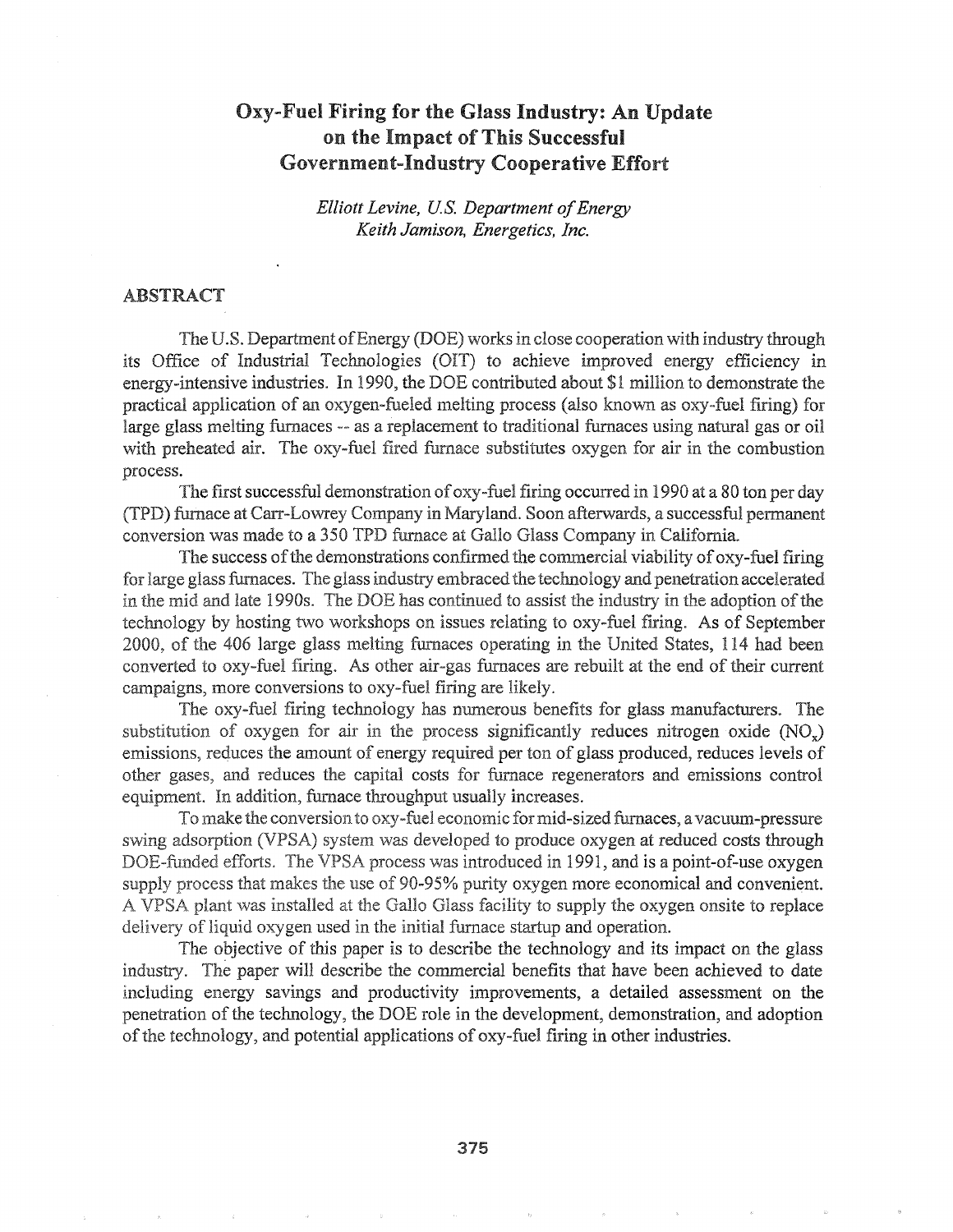# Background

The U.S. glass industry is a large user of energy in the production of glass containers, float glass for windows in construction and automobiles, fiber glass insulation and other specialty products, such as TV tubes, fiber optic cables and light bulbs. The fmancial well-being ofthe glass industry has historically followed the fluctuations ofthe U.S. economy. Commercial and residential construction as well as automotive purchases and container preferences dominate changes in product shipments.

The glass industry is highly capital-intensive, with total capital requirements for a large facility often in excess of \$100 million. The capital costs for a glass furnace are normally \$20 million or more per unit, with the majority running continuously for anywhere between 5 and 12 years.

Past energy policies, environmental issues, and fuel pricing and availability have forced the glass industry to switch between using fuel oils, natural gas, and electricity in the melting process. The energy crisis ofthe 1970s profoundly influenced the glass industry. Restrictions for nitrogen oxide (NO,) and particulate emissions also significantly affected the industry.

Furnaces for glass production have traditionally burned natural gas or oil with preheated air to produce about 30 to 1000 tons of glass per day (TPD). The high temperatures (greater than 2800° F) required for glass manufacture and the raw materials used in glass result in significant emissions of  $NO<sub>x</sub>$  and particulates. The oxy-fuel furnace substitutes oxygen for air in the combustion process. This process change significantly reduces  $NO<sub>x</sub>$  emissions and fuel consumption required per ton of glass produced, and also reduces levels of other exhaust gases.

### Technology Development

The U.S. Department of Energy (DOE) began examining enriched combustion methods in the late  $1970s$  – first with air, and later with oxygen. The DOE recognized that lower cost oxygen production technologies would be needed to enhance the commercial viability of oxygenenriched combustion for industrial applications.

The DOE began R&D on oxygen-enriched combustion in 1985 when the DOE Office of Industrial Technologies (OIT) awarded Praxair, Inc. (then part of the Union Carbide Corporation) support to carry out a three-phase project to evaluate the technical and economic feasibility of using oxygen-enriched combustion for industrial furnace applications. As part of the program, burner tests and combustion modeling were conducted for promising applications, which included glass furnaces using natural gas.

#### Commercial Demonstration

In addition to the early DOE efforts, Corning, Incorporated was also experimenting with  $\alpha$  ....  $\beta$  ... ... in the late 1980s, and had proven the viability of the technology for very small, specialized furnaces. However, both technical challenges in the furnace combustion space and melt environment and economic challenges in scale-up and reducing oxygen costs remained to adapt it for larger glass furnaces.

Significant progress occurred by 1990, when oxy-fuel firing was successfully demonstrated in Maryland at a 80 TPD furnace ovvned by a specialty container glass maker, the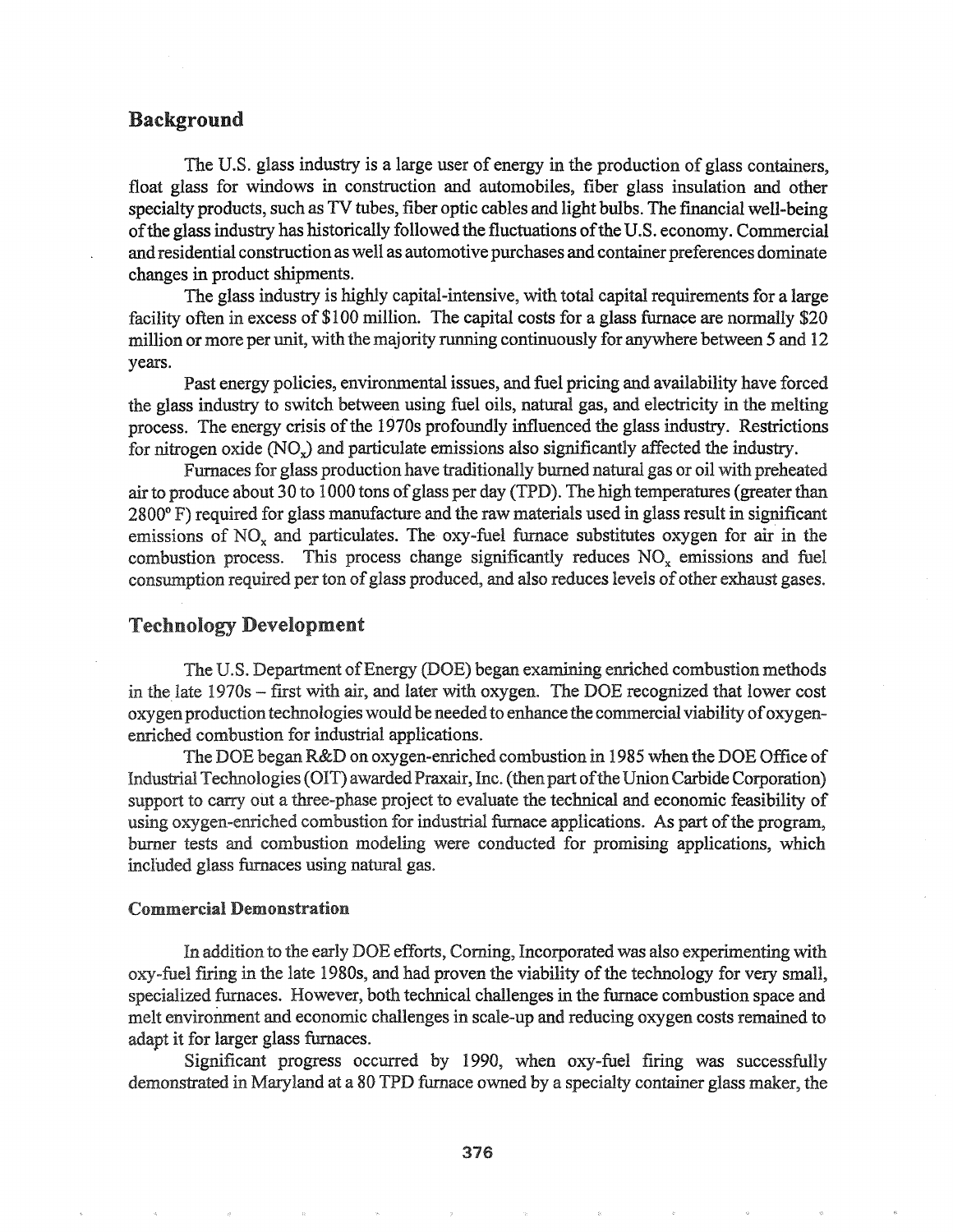Carr-Lowrey Company. That same year, the Gallo Glass Company began a demonstration of the technology by permanently converting a 350 TPD furnace to oxy-fuel firing technology. This demonstration occurred at the Gallo facility in California, which is also the largest container glass facility in the United States. Even though the fuel system, burners, and related equipment represented only a fraction of the total capital requirements for a furnace, there remained substantial risk in testing the viability of the technology with regard to the length of the furnace campaign while employing oxy-fuel firing. However, the reduction of NO<sub>x</sub> emissions in oxy-fuel firing was one of the main drivers that convinced Gallo to test the technology.

## DOE Involvement

The DOE provided about \$1 million for the Gallo demonstration with substantial direct co-funding from Praxair, and also provided the initiative for technical cooperation between glass producers and material suppliers. As part of the demonstration efforts and to make the substitution of oxygen for air more economic for mid-sized furnaces, Praxair developed a vacuum pressure swing adsorption (VPSA) system to produce oxygen at reduced costs, and the first commercial VPSA plant was installed to supply the oxygen onsite to replace delivery of liquid oxygen used in the initial Gallo furnace startup and operation. The VPSA process was introduced in 1991, and is a point-of-use oxygen supply process that makes the use of 90-95% purity oxygen more economical and convenient (Reed 1997).

The VPSA air separation system is based upon a highly selective molecular sieve material that allows oxygen to pass through, while adsorbing nitrogen from ambient air. As the air passes through one of two adsorbent beds, nitrogen is adsorbed by the synthetic zeolite sieve and the enriched oxygen passes through for use. While one bed is adsorbing the nitrogen, the other is purging it; periodically the pressure swings and the beds reverse functions. Between 1990 and 1995, production costs using VPSA were reduced in excess of 30%, making oxy-fuel firing a more attractive option for many glass operations (Hintz 1997). Praxair is still a leader in VPSA technology, with significant competition from other major oxygen suppliers such as Air Products, BOC Gases and American Air Liquide.

By providing funding for demonstration of the new technology, as well as earlier work on combustion modeling and other technical challenges, the DOE opened the door for expansion of oxy-fuel firing technology to larger glass furnaces.

#### **Oxygen Generation**

Adsorption systems are only one ofthree primary methods used to supply oxygento glass facilities. The other methods are merchant liquid oxygen delivery and cryogenic production systems. The type of method used depends on the specific capital and operating costs of competing technologies that are unique to each installation, and include consumption volume, electricity costs, and proximity to existing oxygen production plants~ Production costs increase as purity levels are increased.

While cryogenic production systems allow higher purity, they are also equipment-intensive and generally require too much capital to be cost-effective unless the glass furnace is producing in excess of 200 TPD, putting it beyond the reach of many mid-sized glass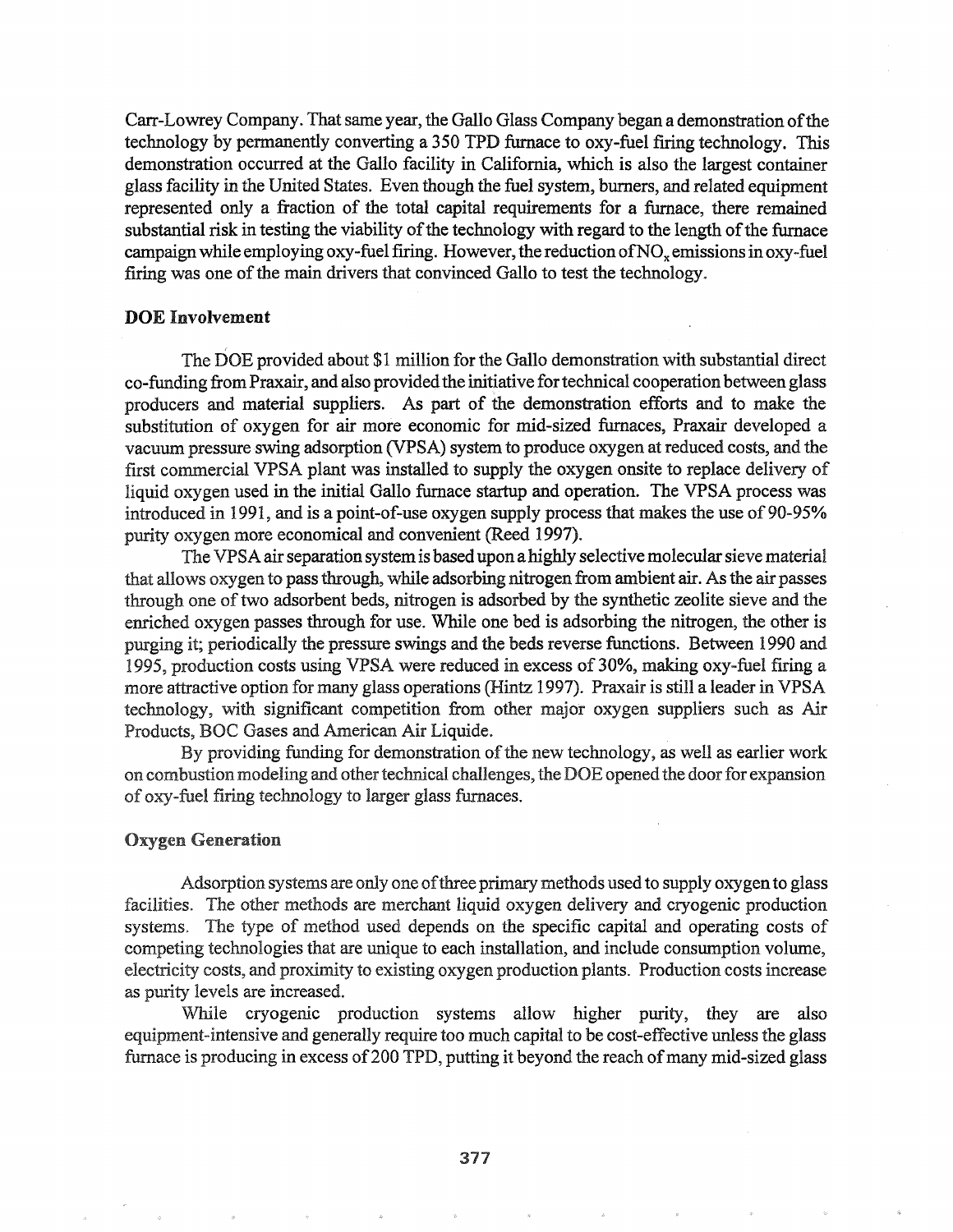facilities. In addition, merchant liquid gas supplies are not economic for furnaces producing at least 10 TPD, which constitutes the vast majority of glass plants.

For glass industry oxygen purity requirements, VPSA is generally the low-cost choice up to the 120 TPD range. Beyond this, the most cost-effective option is decided on a case-by-case basis; beyond 200 TPD, recently commercialized small cryogenic plants are often the best option (Reed 1997). A representative depiction of the most economical option for oxygen supply by furnace size and purity desired is shown in Figure 1 (Grosman 1999).



Figure 1. Breakdown of Most Economical Oxygen Supply

Today, the VPSA system is only one of three adsorption systems available, but it continues to be the most energy-efficient and cost-effective when compared to the similar vacuum swing adsorption or pressure swing adsorption systems.. Oxygen suppliers have continued to pursue improvements to these technologies to further reduce oxygen production costs.

### Related Technology Development

Since commercial introduction, the DOE has continued to fund efforts for improving oxyfuel firing technology to further reduce energy use, reduce environmental loadings from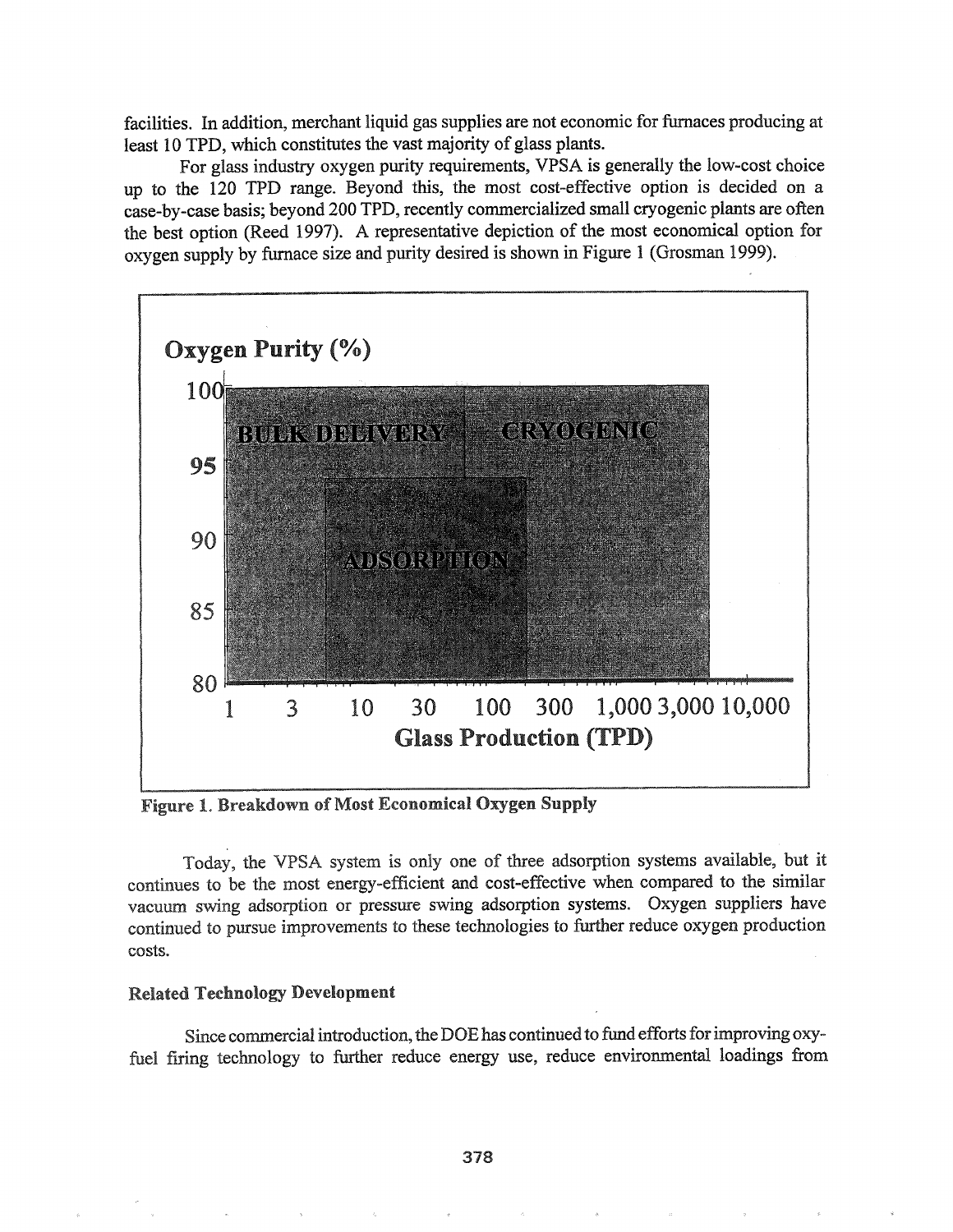glassmaking, improve industrial productivity, and broaden applicability to other industrial sectors.

Through the OIT Glass Industry of the Future program, the DOE funded several research projects in the 1990s focused on the application of oxy-fuel firing in glass furnaces including: burners used in oxy-fuel furnaces, refractories that are exposed to the oxy-fuel combustion environment, a better understanding of the heat flux fundamentals and the characterization and modeling ofthe process, sensing and control instrumentation to better monitor and optimize the melting process, and batch and cullet preheating to utilize exhaust heat.

# Market Development and Penetration

As is often the case with mature manufacturing industries, employing new technology presents operational challenges, and market penetration initially was fairly limited. However, the technology continued to gain momentum, and by 1995 about 11% of U.S. glass production had been converted to oxy-fuel firing. Many glass companies were making additional commitments to the technology, which by the end of 1997 had resulted in the conversion of about 25% of glass furnaces to oxy-fuel firing. With the critical mass of operating experience and many new conversions coming on-line, it was an opportune time to transfer knowledge on how to overcome operational difficulties and issues to a broad glass industry audience, and the DOE planned and conducted a workshop in early 1997 on issues regarding oxy-fuel firing for glassmaking. Topics addressed at the workshop included: oxygen generation technologies, burner attributes and needs, furnace design, furnace operation and control, and superstructure refractory needs..

The DOE hosted a similar workshop in 1999 to continue infonnation sharing efforts, which addressed some of the same topics as the earlier workshop as well as some new topics. The topics addressed at the 1999 workshop included: combustion and emissions, oxygen generation technologies, refractories, process optimization (sensors and modeling), and waste heat recovery. Over 100 representatives from glass manufacturers, suppliers, academia, national laboratories, and government attended each workshop.

### **Recent Market Penetration**

As of September 2000, 114 glass furnaces have been converted to oxy-fuel firing in the United States (Ross 2000). This represents about 28% of U.S. commercial scale glass furnaces, and a significant increase from the 1995 level. As other air-gas furnaces are rebuilt at the end of their current campaigns, more conversions to oxy-fuel firing are likely both in the United States and abroad.

The decision by a glass company whether to convert to oxy-fuel firing was dependent on its individual situation. Initially, the primary reason for employing oxy-fuel firing was either for NO<sub>x</sub> reduction or for energy savings. Additional reductions in the cost of oxygen during the 1990s also increased the likelihood of utilizing oxy-fuel firing. More recently, the increase in production rate that accompanies oxy-fuel firing has been a deciding factor for several manufacturers..

Market penetration of  $\alpha$ y-fuel firing varies by glass industry sector. Table 1 depicts the penetration of oxy-fuel firing by glass sector within the United States (Ross 2000). Of particular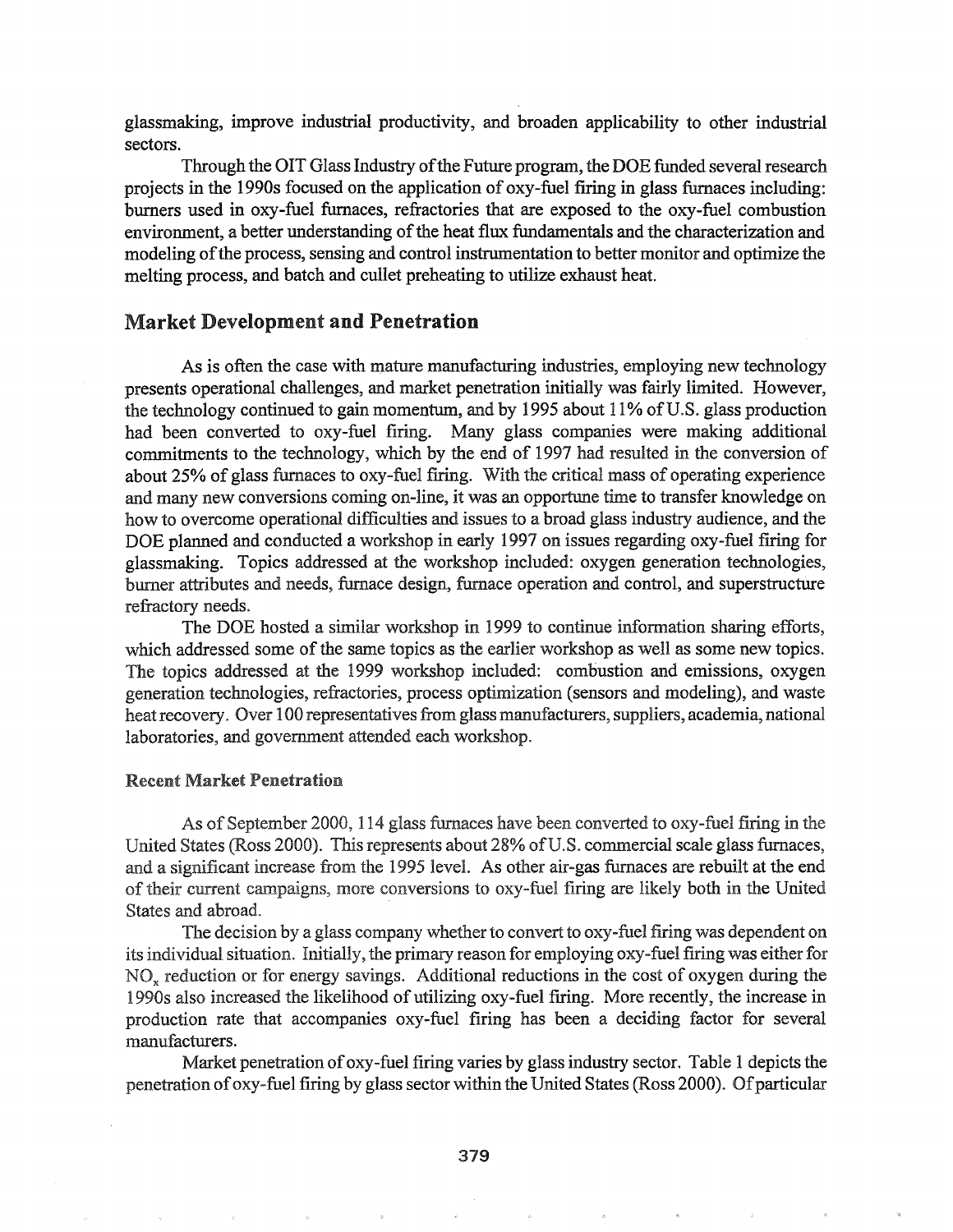note are the two sectors where penetration is the lowest. The flat glass industry has the lowest penetration, with only two conversions in the United States and no known conversions abroad. This sector has concerns about the potential for bubbles forming in the melting process, and many flat glass facilities are located in rural areas that have less stringent environmental regulations. However, PPG Industries dedicated the second flat glass oxy-fuel conversion last summer and recently announced another planned conversion (PPG 2001). In its announcement, PPG indicated that operational performance at its earlier conversion is exceeding expectations..

| <b>Industry Sector</b>      | # of Oxy-Fuel<br><b>Fired Furnaces</b> | Total # of<br>Furnaces | Percent<br>Oxy-Fuel | <b>Typical Furnace</b><br><b>Size</b> |
|-----------------------------|----------------------------------------|------------------------|---------------------|---------------------------------------|
| TV Glass                    | 9                                      | 12                     | 75%                 | 100-300 TPD                           |
| <b>Textile Fiber</b>        | 31                                     | 68                     | 46%                 | 75-100 TPD                            |
| Lighting                    | 8                                      | 21                     | 38%                 | 75-150 TPD                            |
| Pressed and<br><b>Blown</b> | 27                                     | 79                     | 34%                 | 75 TPD                                |
| Wool Fiber                  | $12 \overline{ }$                      | 43                     | 28%                 | 100-150 TPD                           |
| Container                   | 24                                     | 126                    | 19%                 | <b>250 TPD</b>                        |
| Flat                        | $\overline{2}$                         | 40                     | 5%                  | 500+TPD                               |
| Total                       | 114                                    | 406                    | 28%                 |                                       |

Table 1. Oxy-Fuel Penetration and Characteristics by U.S. Glass Industry Sector

Penetration in the container sector is also relatively low. Severe competition from other materials, environmental compliance, and labor costs caused the closure of 33 plants from 1983 to 1992 and plants closings continue in this sector today (Ross 2000). Given the weak profitability in this sector, there has been less emphasis on oxy-fuel conversion except in environmentally sensitive areas such as California. Another technology, oxygen-enriched air staging, was also developed in the mid 1990s to reduce  $NO_x$  emissions. The DOE supported a demonstration of this technology as well. Oxygen-enriched air staging employs a two-stage combustion process where oxygen is injected into the furnace near the exhaust port to complete combustion. This relatively low-cost method to reduce  $NO<sub>x</sub>$  emissions is now being used in about 10 container glass furnaces.

### **Technology Benefits**

Oxy-fuel firing technology has significant energy, environmental, and productivity benefits. Energy accounts for  $13-15%$  of direct production costs in the manufacture of glass, with over half of total energy consumed in the melting furnace. Generally, smaller air-gas glass furnaces have been less efficient, and the conversion to oxy-fuel has resulted in fuel consumption reductions of up to 45%. Savings in larger furnaces are generally in the order of 15% based on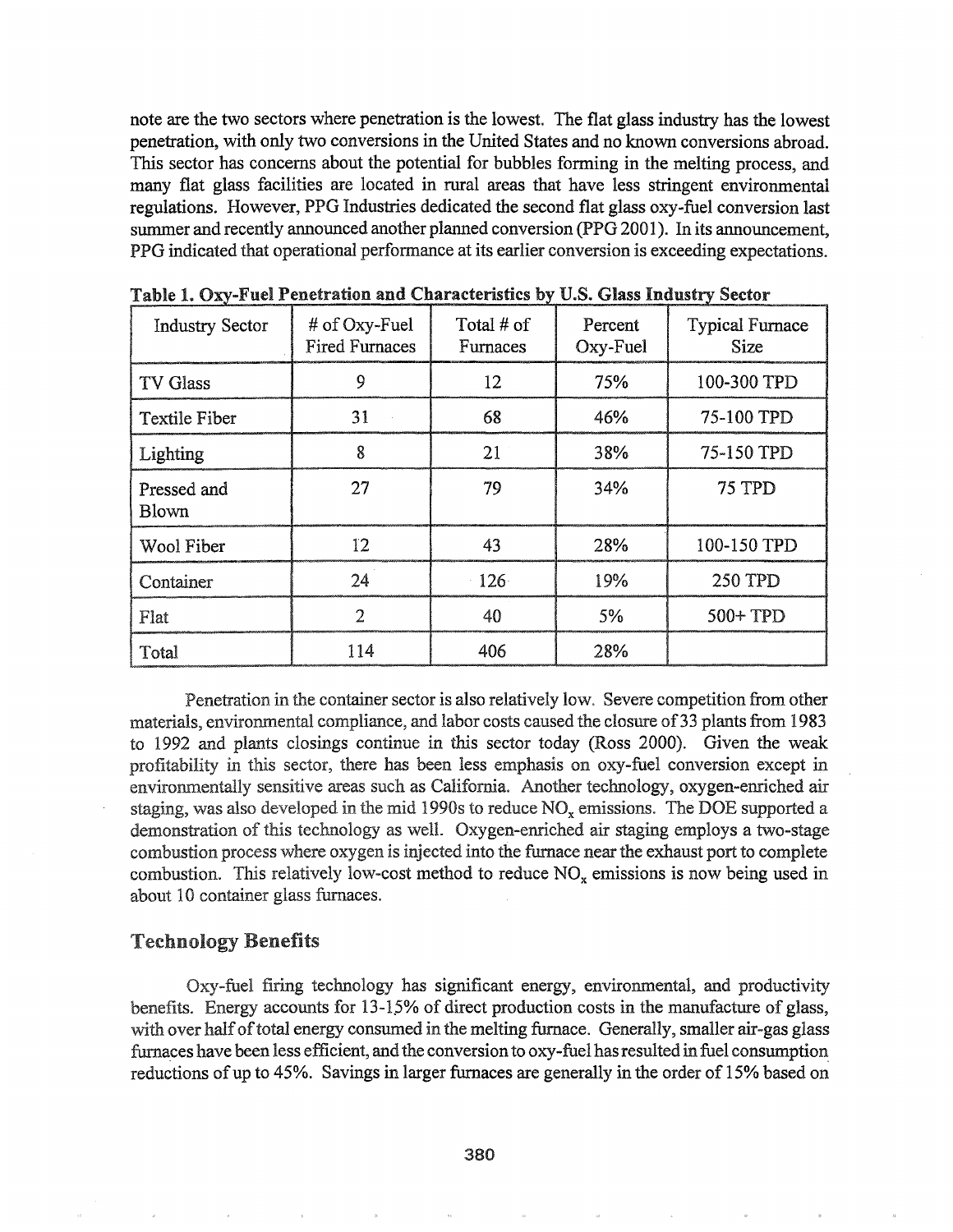measurements at individual facilities (Reed 1997). However, the energy required to produce the oxygen utilized in the process does offset the energy savings seen by glass manufacturers. On a net basis, energy requirements are still reduced.

Environmental compliance costs at glassfacilities are considerable for emissions control equipment and operation. Environmental benefits of oxy-fuel firing include reduction in NO<sub>x</sub>. emissions by up to 90%, reduction in carbon monoxide emissions by up to 96%, and reduction of particulate emissions by up to 30% (Reed 1997). These reductions help satisfy permitting requirements for continuing production of glass products. Oxy-fuel firing also eliminates the need for regenerators, thereby reducing spent regenerator refractories from hazardous landfills.

Productivity at glass facilities is also improved. Furnace production rates can be increased by up to 25% compared to conventional furnaces, although 10-15% improvements are more common (Reed 1997). This also makes the industry more cost competitive by improving capital effectiveness and lowering labor costs per ton of glass produced.

Other direct economic benefits which manufacturers have experienced include improved product quality, reduced capital expenditures for glass melting furnaces that had previously used regenerators, and reduced capital expendituresfor emissions control equipment. Oxy-fuel firing has also contributed improved technical understanding of high-temperature processing, along with information on emissions and opportunities to reduce emissions. Oxy-fuel firing benefits the Nation through improved air quality.

#### Documented Industry Savings

For more than 15 years, the DOE has tracked the progress of commercial technologies supported by OIT research programs. In 1999, tabulated net energy savings of 4.14 trillion Btu were reported for oxy-fuel firing in glass furnaces, as were  $NO<sub>x</sub>$  emissions reductions of 290 tons. Cumulative energy savings and emissions reductions since the technology was commercialized are depicted in Table 2 (DOE 2001).

|                                               | 1999              | Cumulative through<br>1999 |
|-----------------------------------------------|-------------------|----------------------------|
| <b>Energy Savings</b>                         | 4.14 trillion Btu | 21.1 trillion Btu          |
| <b>Carbon Dioxide Emissions</b><br>Reductions | 242 thousand tons | 1,230 thousand tons        |
| $NOx$ Emissions Reductions                    | $290$ tons        | 1,470 tons                 |
| <b>Particulate Emissions Reductions</b>       | 6 tons            | 32 tons                    |

Table 2. Tabulated Net Benefits for Oxy-Fuel Firing in the Glass Industry

# Applications in Other Industries

Oxygen is widely used in a variety of industries, such as the primary and fabricated metals industries, the health services industry, and the chemical industry~ However, the primary focus of the DOE is to apply this technology in high temperature processes to reduce energy use.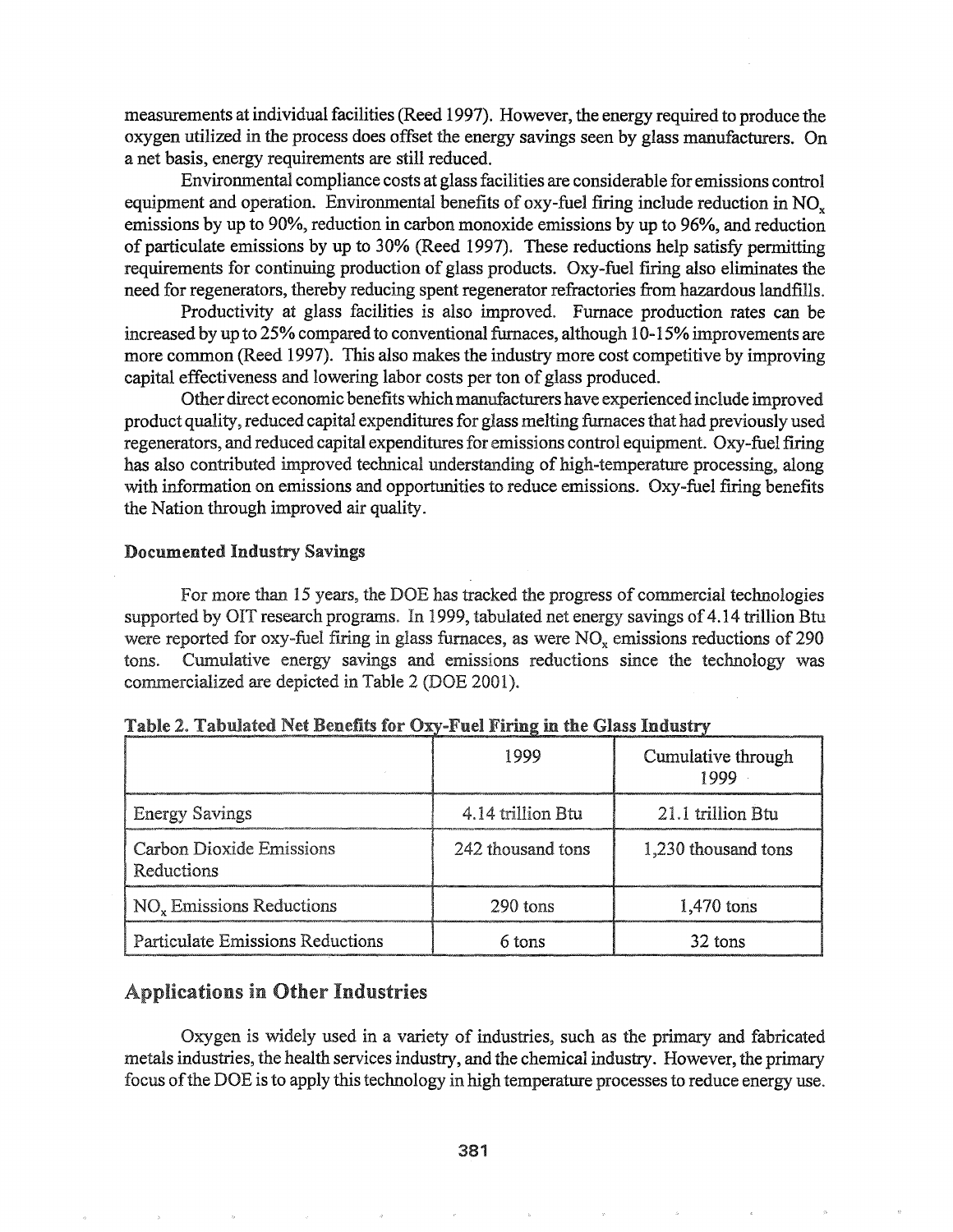While technical challenges are different for each application, the knowledge acquired through the glass industry experience with oxy-fuel firing will be valuable in developing the technology for use in other industries.

#### Other Successful Applications

In the steel industry, oxygen has been used for some time in the basic oxygen furnace to refme iron into steel. More recently, oxy-fuel firing has being tested in a batch steel reheat furnace at an integrated Bethlehem Steel plant through a DOE co-funded project, with Praxair providing technical expertise. Similar benefits to those found in the glass industry have been measured: reduced fuel consumption, reduced NO<sub>x</sub> emissions, and increased production rates (DOE 2001). Early indications are that iffully adopted by the steel industry, energy savings will exceed those that are available in the glass industry. The DOE continues to fund oxygen combustion efforts through the OIT Steel Industry of the Future program.

In the aluminum industry, the DOE supported a demonstration project to test an oxy-fuel combustion system at a secondary aluminum melting facility in New York. With technical expertise provided by Air Products and Chemicals and participation by Argonne National Laboratory and Brigham Young University, Wabash Alloys has been utilizing this system since 1999. Like the steel industry, measured benefits include reduced fuel consumption, reduced  $NO<sub>x</sub>$ emissions, and increased production rates (DOE 2001). The DOE funded this effort through the OIT Aluminum Industry of the Future program.

#### Other Potential Applications

There are numerous high temperature processes where the use of oxy-fuel firing could potentially save energy. A list of other potential applications is depicted in Table 3 (Mathur, Tomellini, and Tsao 1997).

| Aluminum                        | <b>Brick</b>                     | Cement         | Chemical                                                  |
|---------------------------------|----------------------------------|----------------|-----------------------------------------------------------|
| - Calcining<br>- Heat treatment | - Periodic kiln<br>- Tunnel kiln | - Calcining    | - Incinerator                                             |
| Copper                          | Lime                             | Petroleum      | Steel                                                     |
| - Smelting<br>- Anode furnaces  | - Calcining                      | - Fired heater | - Ladle heat<br>- Soaking pit<br>- Annealing<br>- Forging |

Table 3. Other Potential Applications for Oxy-Fuel Firin

# Moving Forward

In addition to expanding the technology to other industries and applications, opportunities remain to improve and expand oxy-fuel firing in glass operations. Primary opportunities for improving the energy efficiency of oxy-fuel firing for the glass industry include further